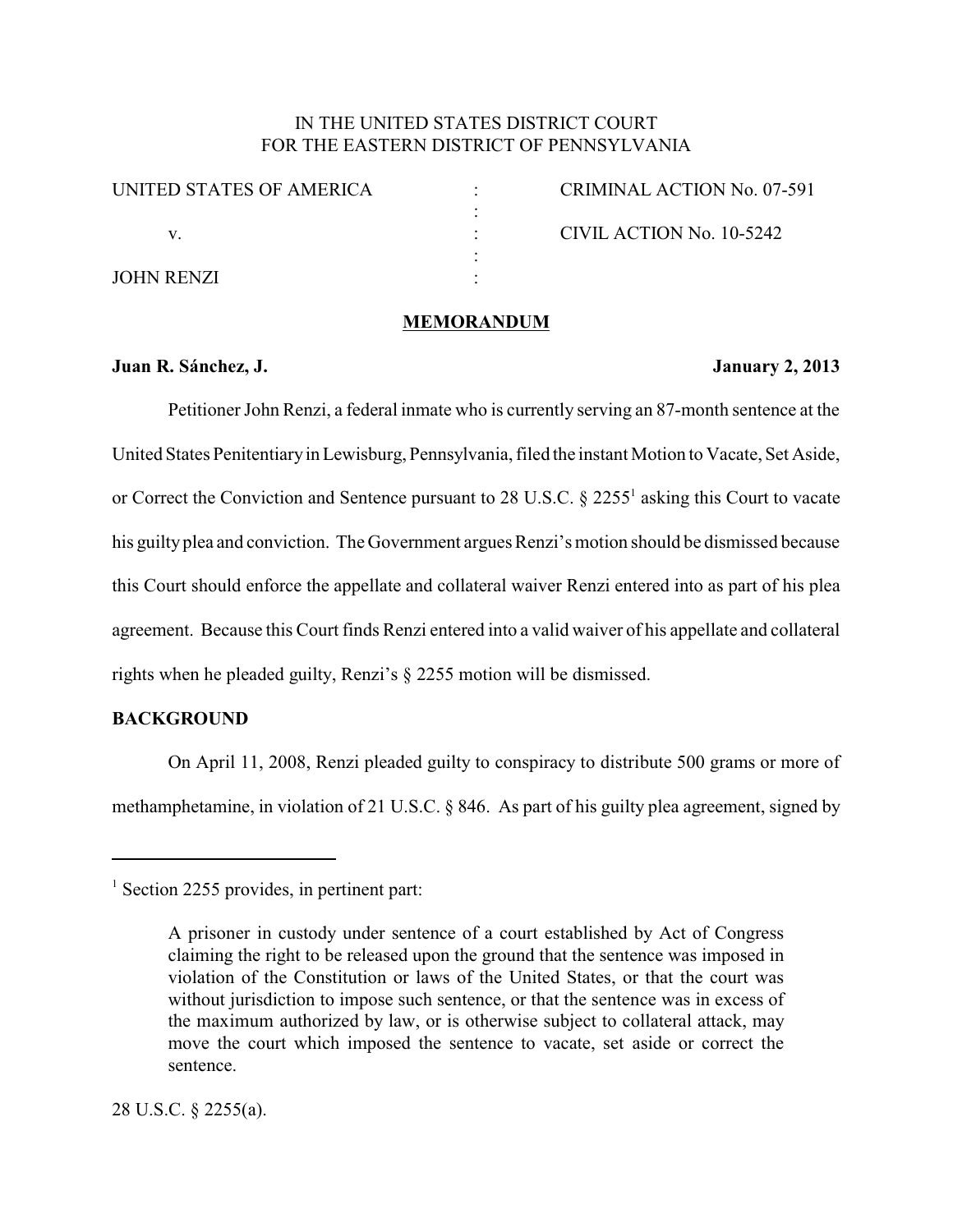Renzi and his attorney, Renzi agreed to waive his rights to appeal or collaterally attack his conviction and sentence. Guilty Plea Agreement  $\P$  9.<sup>2</sup> He also agreed to be charged by information, waiving his right to be charged by a grand jury. Guilty Plea Tr. 3, Apr. 11, 2008. At the time of his plea hearing, Renzi was taking two types of antidepressants and a sleeping pill following a suicide attempt in October 2007; however, he testified he was "clear-headed, a hundred percent" and understood why he was before the Court. *Id*. at 10.

The charges against Renzi involved a Ortega drug-trafficking organization headed byRoger Ortega, whom Renzi had known for fifteen years. From approximately January 2004 through October 2006, Ortega sold and delivered one to three pounds of methamphetamine to Renzi each

# <sup>2</sup> Specifically, Renzi agreed to the following:

a. Notwithstanding the waiver provision above, if the government appeals from the sentence, then the defendant may file a direct appeal of his sentence.

b. If the government does not appeal, then notwithstanding the waiver provision in this paragraph, the defendant may file a direct appeal but may raise only claims that:

(1) the defendant's sentence on any count of conviction exceeds the statutory maximum for that count as set forth in paragraph 6 above;

(2) the sentencing judge erroneously departed upward pursuant to the Sentencing Guidelines;

(3) the sentencing judge, exercising the Court's discretion pursuant to *United States v. Booker*, 125 S. Ct. 738 (2005), imposed an unreasonable sentence above the final Sentencing Guideline range determined by the Court.

If the defendant does appeal pursuant to this paragraph, no issue may be presented by the defendant on appeal other than those described in this paragraph.

In exchange for the undertakings made by the government in entering this plea agreement, the defendant voluntarily and expressly waives all rights to appeal or collaterally attack the defendant's conviction, sentence, or any other matter relating to this prosecution, whether such a right to appeal or collateral attack arises under 18 U.S.C. § 3742, 28 U.S.C. § 1291, 28 U.S.C. § 2255, or any other provision of law. This waiver is not intended to bar the assertion of constitutional claims that the relevant case law holds are unwaivable.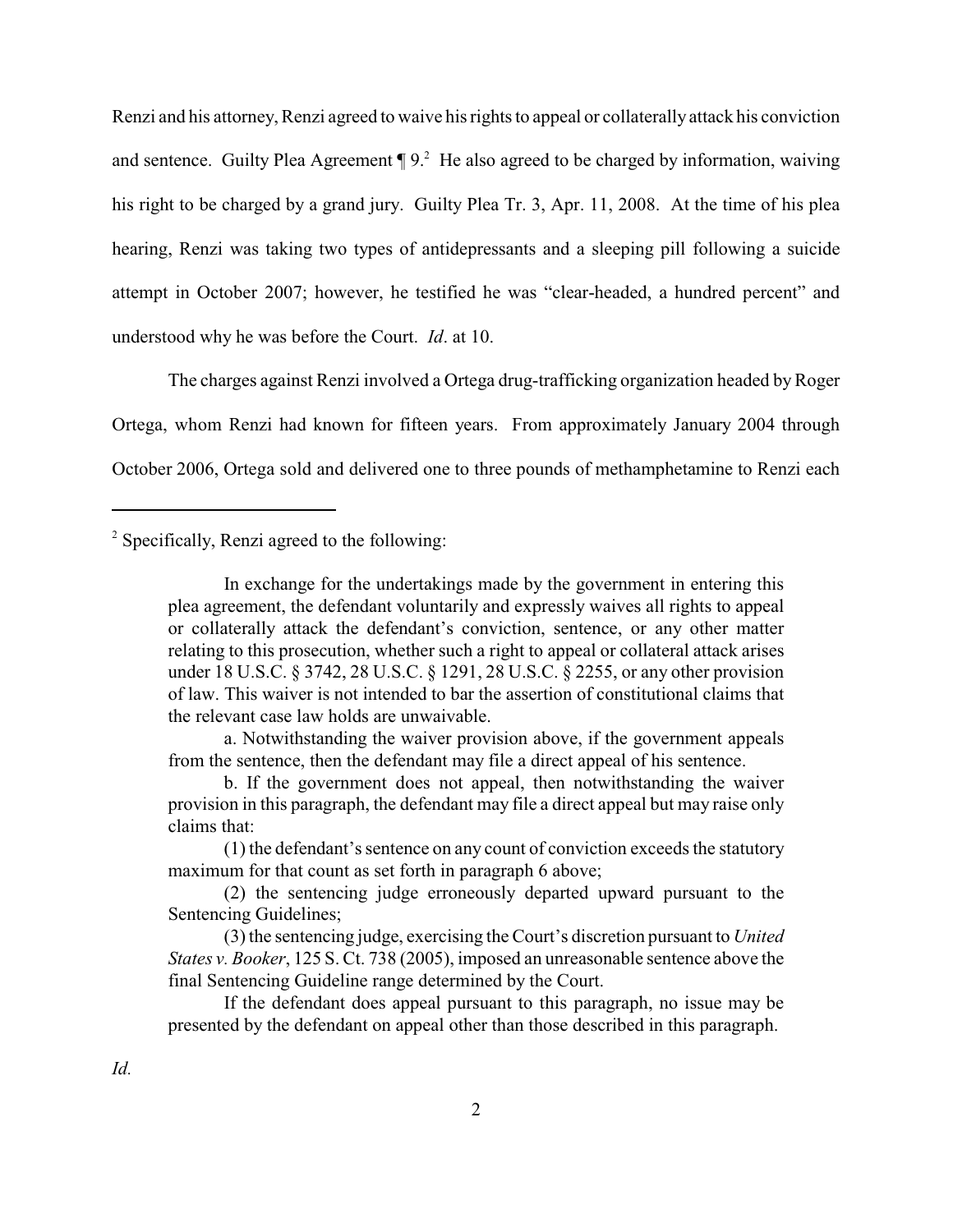month. During his guilty plea colloquy with this Court, Renzi admitted his involvement in the drug conspiracy. *Id.* at 54. Furthermore, he agreed with the Government's summary of facts, with the exception that he supplied Ortega with a "cutting agent," a fact that did not undermine Renzi's participation in the conspiracy. *Id*. at 53-54.

On July 11, 2008, this Court sentenced Renzi to 87 months incarceration and five years of supervised release. His advisory guideline range was 87 to 108 months. At the time of his sentence, Renzi was 66 years old and married with children and grandchildren. Renzi graduated from the Philadelphia College of Pharmacy in 1963, and was a pharmacologist for forty-four years. He also holds an associate degree in engineering.

 Despite the collateral review waiver in his plea agreement, Renzi filed the instant § 2255 motion attacking his sentence. In his motion, he raises four grounds for relief: (1) his counsel was ineffective for failing to file a direct appeal; (2) he was prosecuted without an indictment and did not waive prosecution by indictment; (3) his speedy trial rights were violated; and (4) he was coerced into accepting his plea agreement and did not entered enter into it knowingly or voluntarily, thereby depriving him of effective assistance of counsel. The Government asks this Court to dismiss Renzi's § 2255 motion because Renzi waived both his direct and collateral appeal rights. This Court finds the appellate waiver is enforceable, and will therefore dismiss Renzi's motion without issuing a certificate of appealability.

### **DISCUSSION**

When the Government invokes an appellate waiver to bar a defendant's appeal, a court must consider three factors: (1) whether the waiver was knowing and voluntary; (2) whether there is an exception to the waiver which prevents its enforcement; and (3) whether enforcement of the waiver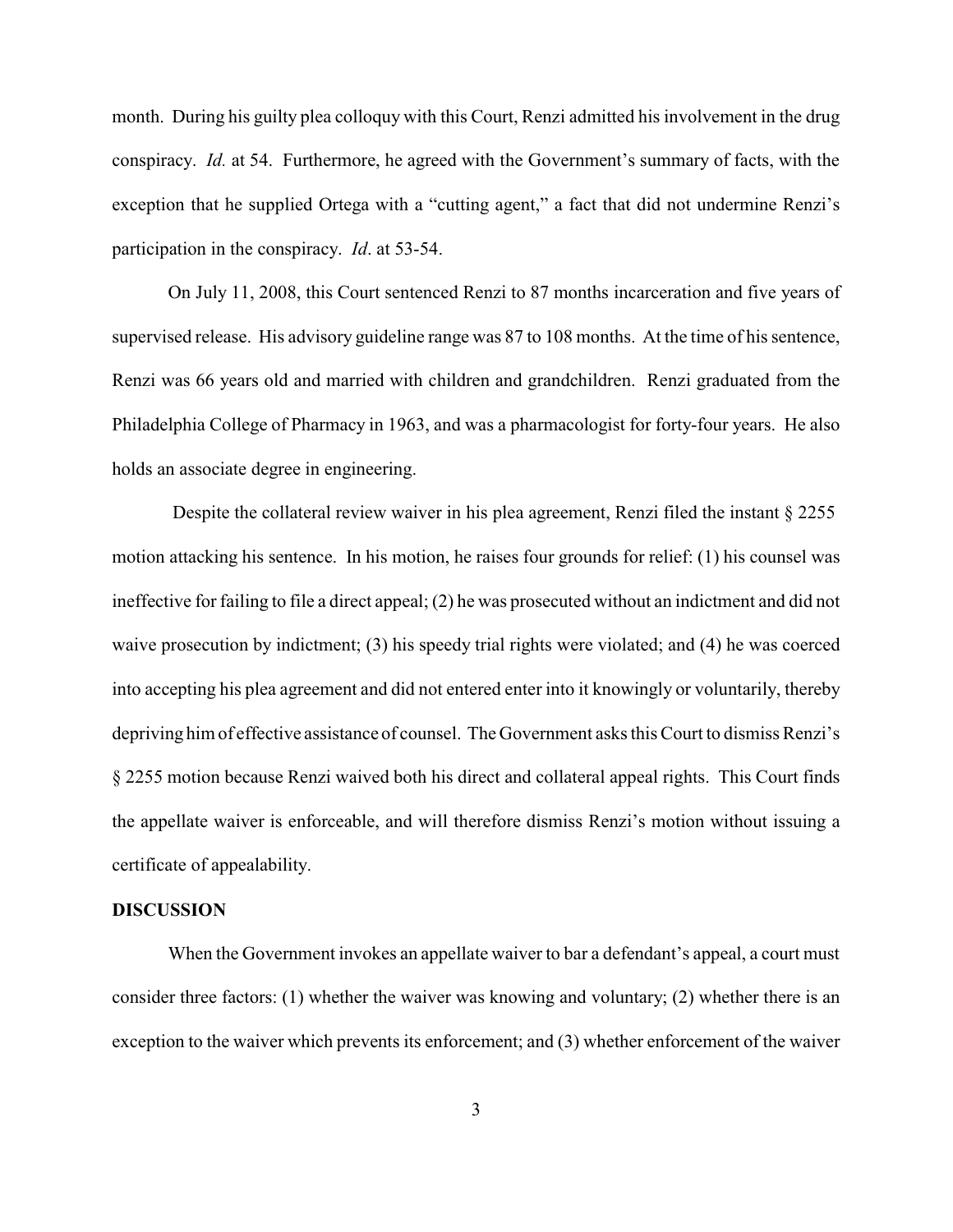would cause a miscarriage of justice. *United States v. Goodson*, 544 F.3d 529, 536 (3d Cir. 2008) (quoting *United States v. Jackson,* 523 F.3d 234, 243-44 (3d Cir. 2008)). A knowing and voluntary waiver of appeal is valid, unless it works a miscarriage of justice. *Id*. (quoting *United States v. Khattak,* 273 F.3d 557, 558 (3d Cir. 2001)). If valid, a waiver of appeal should be strictly construed. *Khattak*, 273 F.3d at 562. To evaluate the waiver's validity, the court reviews the language of the plea agreement and the colloquy between the sentencing judge and the defendant. *See United States v. Gwinnett*, 483 F.3d 200, 204 (3d Cir. 2007).

Renzi argues he was coerced into accepting his plea agreement and did not entered enterinto it knowingly or voluntarily. Thus, this Court finds that Renzi argues he did not knowingly or voluntarily enter into the collateral or appellate waiver. Renzi is a highly educated man who holds a college degree and worked as a pharmacist. At the plea hearing, he explained to the Court he read and understood his plea agreement, including the appellatewaiver provisions. GuiltyPlea Tr. 26-27. Renzi affirmed that he did not feel pressured to plead guilty. *Id.* at 16. Renzi also signed an acknowledgment which states,

6. I understand that if I plead guilty, I have waived my right to appeal, except as set forth in the appellate waiver provisions in my plea agreement.

7. Understanding that I have all these rights and that by pleading guilty I am giving them up, I still wish to plead guilty."

Guilty Plea Agreement  $\P$  6, 7. Consequently, Renzi knowingly and voluntarily waived his appellate rights at his guilty plea hearing.

The record does not support Renzi's claim that his attorney coerced him into waiving his rights. The Court specifically addressed his attorney's representation and whether Renzi pleaded guilty voluntarily at the plea hearing: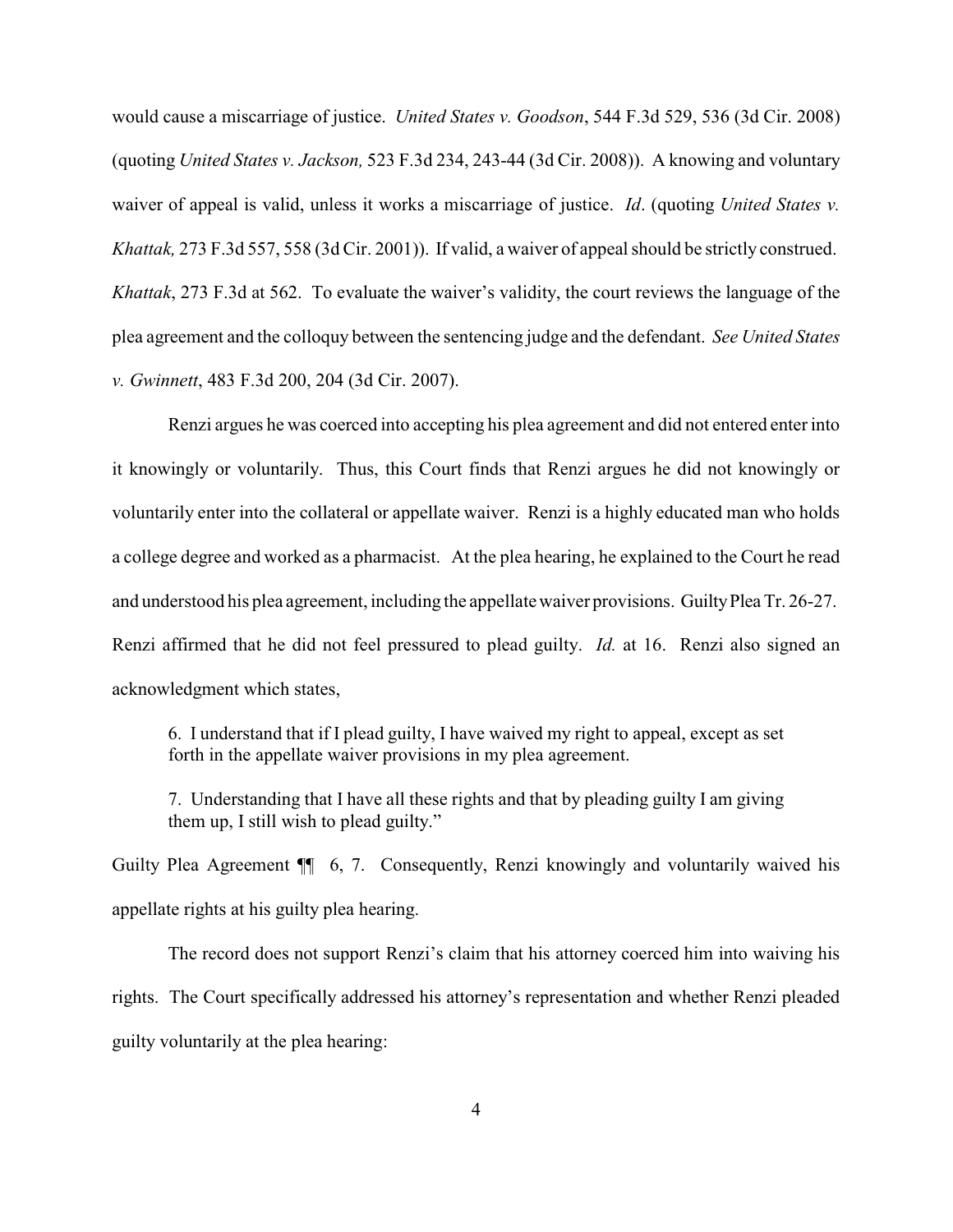The Court: . . . And are you satisfied with the representation and advice that Mr. Malloy has given you so far? Defendant: Positively. The Court: And you understand that the decision to plead or not to plead to the charges is yours and yours alone? Defendant: That's correct. The Court: And you understand that nobody can force you to plead guilty, if you don't want to? Defendant: Right. The Court: Has anybody used any force or threat of force to get you to plead guilty? Defendant: No. The Court: Any promises to get you to plead guilty, other than those that are contained in the agreement between you and the Government? Defendant: No. The Court: Anything done or said to get you to plead guilty by anyone. Defendant: No, your Honor. The Court: Do you feel pressured in any way, shape or form to plead guilty to these charges. Defendant: Not at all, sir. The Court: Now, you understand the charges against you? Defendant: Yes, I do.

Guilty Plea Tr. 15-16.

The record demonstrates Renzi knew what he was signing. He informed the Court at his guilty plea hearing he read the agreement "many times." *Id.* at 28. Moreover, although Renzi's attorney told him that he would only get a "slap on the wrist," the Court advised Renzi of his potential sentence. *Id.* at 23-24. Therefore, the Court cured any potential confusion that Renzi could have had about the length of his future sentence.

Furthermore, Renzi was sentenced to 87 months, the bottom end of the advisory guideline range. Renzi received the benefit of the plea bargain when he freely traded his appellate rights for a shorter sentence. If this Court did not enforce Renzi's waiver, he would gain the benefit of his plea agreement without the self-imposed burdens. *See Khattak*, 273 F.3d at 561-62 (noting that a waiver can be a "bargaining chip in the plea process" that the defendant can freely trade away). Having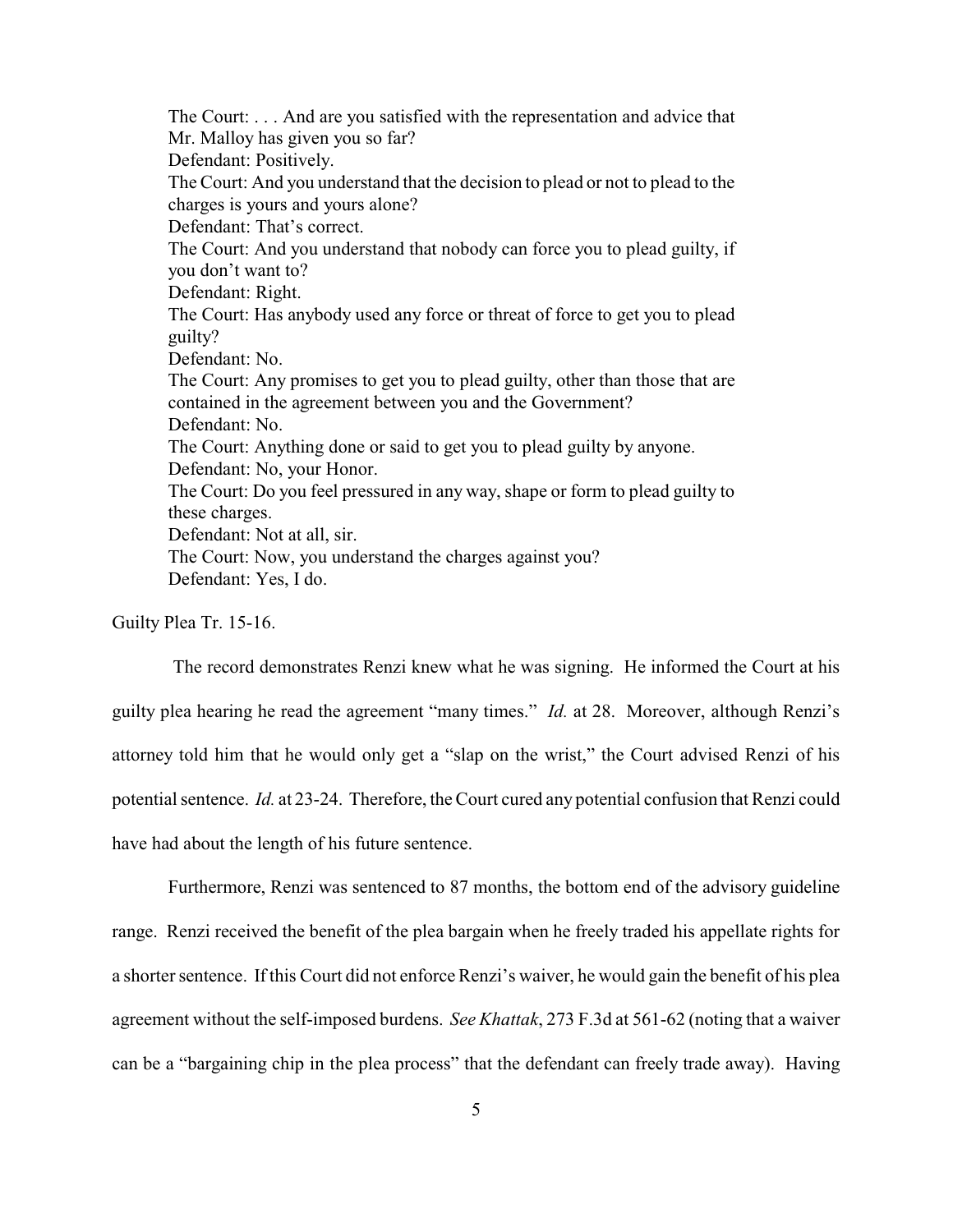found that Renzi knowingly and voluntarily accepted the plea agreement, the Court concludes that Renzi's argument his waiver was not knowing and voluntary is without merit.

Next, this Court must address whether any exception to the appellate waiver contained in the plea agreement would prevent its enforcement as to the claims Renzi raises in his motion. Renzi did not raise this issue, nor do the exceptions to the waiver apply here. Renzi's plea agreement explicitly states the appellate waiver applies to all direct and collateral appeals other than claims that: (1) Renzi's sentence on any count of conviction exceeds the statutory maximum; (2) this Court erroneously departed upward pursuant to the Sentencing Guidelines; or (3) this Court, exercising the its discretion pursuant to *United States v. Booker*, 543 U.S. 220 (2005), imposed an unreasonable sentence above the final Sentencing Guideline range. These exceptions do not apply; therefore, the second element of a valid appellate waiver is satisfied.

As the third and final consideration, this Court must determine whether enforcement of the appellate waiver would work a miscarriage of justice. The Third Circuit Court of Appeals has adopted a "common sense approach in determining whether a miscarriage of justice would occur if the waiver were enforced." *United States v. Mabry*, 536 F.3d 231, 242 (3d Cir. 2008). The Court of Appeals has not attached a specific definition to "miscarriage of justice," but instructs courts to consider "[t]he clarity of the error, its gravity, its character (e.g., whether it concerns a fact issue, a sentencing guideline, or a statutory maximum), the impact of the error on the defendant, the impact of correcting the error on the government, and the extent to which the defendant acquiesced in the result." *Khattak*, 273 F.3d at 563 (quoting *United States v. Teeter*, 257 F.3d 14, 25-26 (1st Cir. 2001) (internal quotations omitted)).

Renzi raises ineffective assistance of counsel arguments. A meritorious ineffectiveness claim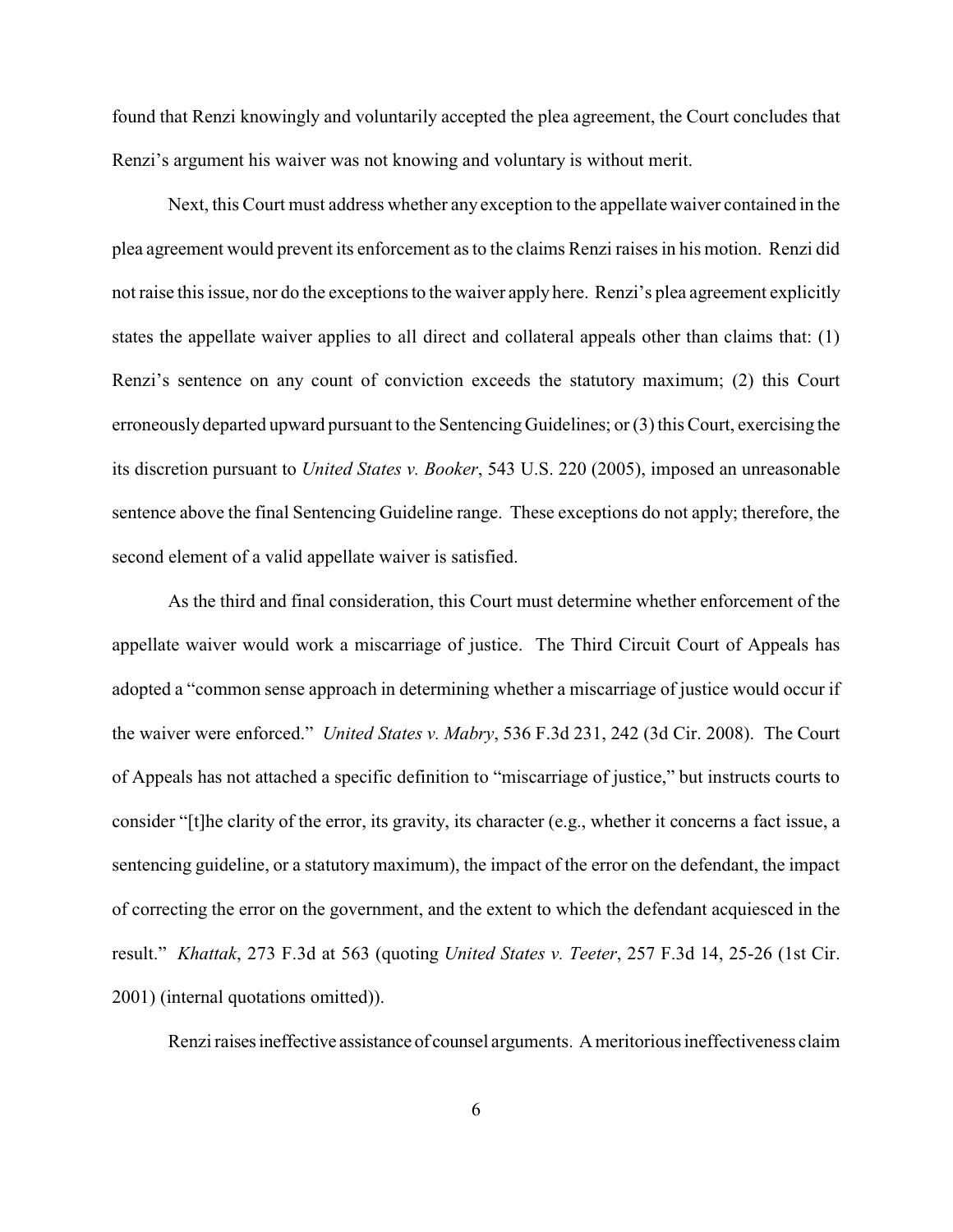may be a basis to support a miscarriage of justice. *See United States v. Shedrick*, 493 F.3d 292, 298- 99 (3d Cir. 2007). To demonstrate ineffectiveness of counsel, a defendant must show (1) counsel's performance was so deficient that it fell below "an objective standard of reasonableness," and (2) counsel's deficient performance prejudiced him in that there is a "reasonable probability that, but for counsel's unprofessional errors, the result of the proceeding would have been different." *Strickland v. Washington*, 466 U.S. 668, 688, 694 (1984). A "reasonable probability" is a "probability sufficient to undermine confidence in the outcome." *Id.* at 694.

*Strickland* makes clear that in evaluating counsel's performance, the court must be "highly" deferential," and "must indulge a strong presumption that counsel's conduct falls within the wide range of reasonable professional assistance, that is, the defendant must overcome the presumption that, under the circumstances, the challenged action might be considered sound trial strategy." *Id.* at 689 (internal quotations omitted). The defendant must identify the allegedly deficient acts or omissions of counsel. *Id.* at 690. The court then must determine whether, in light of all the circumstances, the identified acts or omissions were outside the wide range of professionally competent assistance. *Id.*

Regarding *Strickland'*s prejudice prong, "evidence that therewere non-frivolous grounds for appeal or that the defendant at issue promptly expressed a desire to appeal will often be highly relevant." *Shedrick*, 493 F.3d at 301 (quoting *Roe v. Flores-Ortega*, 528 U.S. 470, 485 (2000)).

Renzi contends his counsel was ineffective because he did not file a direct appeal. If a defendant requests that his attorney file a direct appeal and the attorney fails to do so, such failure may amount to deficient representation. *See id.* at 303*.* In *Shedrick*, the defendant wrote a letter to the judge, which was submitted before the appeal deadline passed, and explicitly requested for his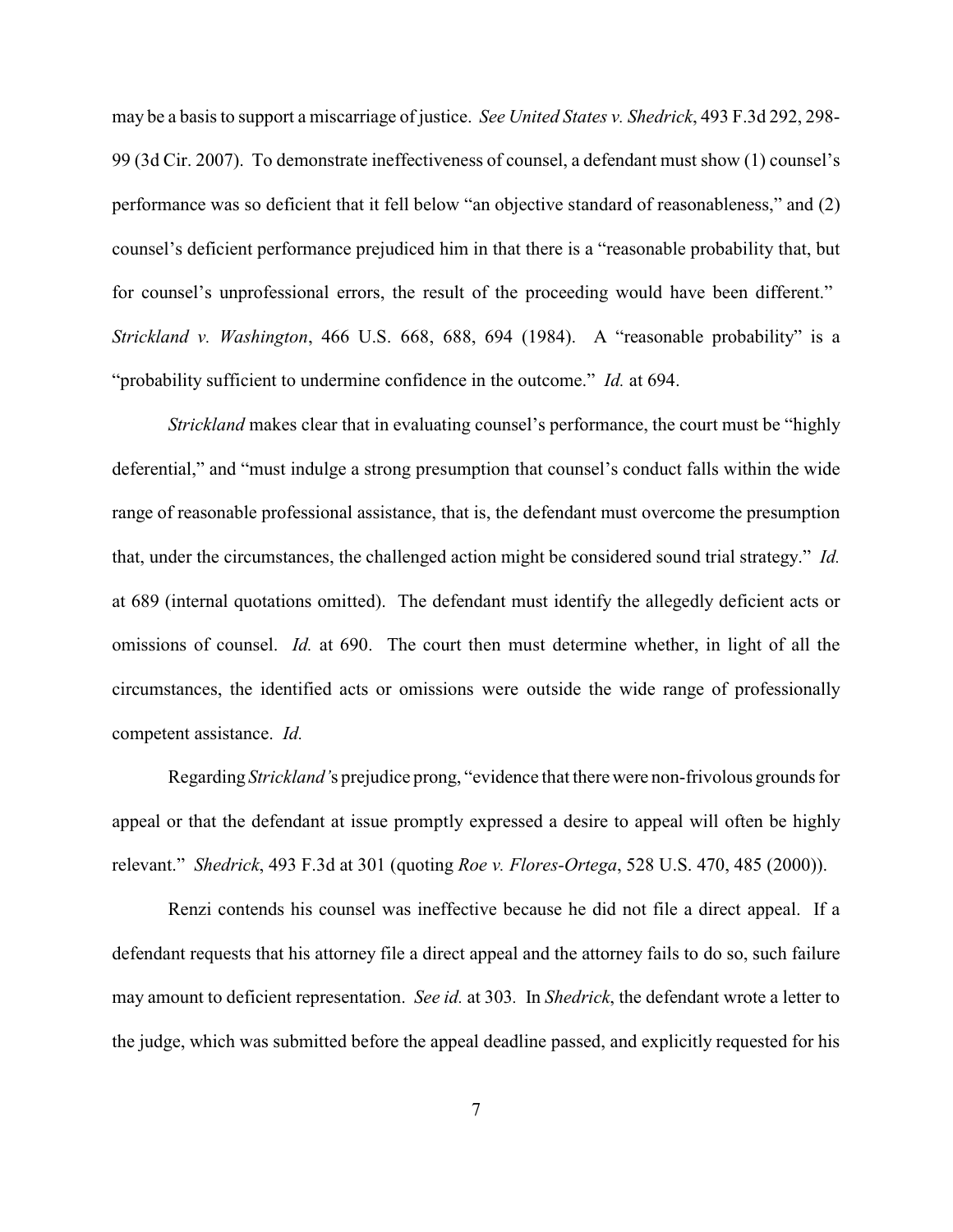attorney to file an appeal. *Id.* at 301. Although, the judge informed counsel of Shedrick's request, counsel did not take any action. *Id.* at 302. Because Shedrick was prevented from filing an appeal, the court found Shedrick's attorney was ineffective under *Strickland*. *Id.* at 302. The court also found the enforcement of the waiver resulted in a miscarriage of justice. *Id.* at 298 ("Enforcing a collateral-attack waiver where constitutionally deficient lawyering prevented [the defendant] from understanding his plea or from filing a direct appeal as permitted in his plea agreement would result in a miscarriage of justice.").

While Renzi argues his attorney was ineffective for failing to file an appeal, Renzi waived his appellate rights at his plea hearing. He agreed, orally and in writing, to waive both appellate and collateral review. The waiver provisions were clear and enforcement would not be a miscarriage of justice.

Renzi also argues his attorney allegedly informed this Court he would file a direct appeal; therefore, his failure to do so demonstrates ineffectiveness. However, there is no indication in the sentencing transcript, or anywhere in his motion, that Renzi actually asked his attorneyto file a direct appeal. Renzi only states in a subtitle within his present motion he was denied effective assistance of counsel during critical stage of his proceeding when counsel failed to file his requested notice of appeal. Mot. ¶ 27. In the sentencing transcript, his attorney stated he would file a notice of appeal, "if [the defendant] wishes me to file an appeal." Sentencing Tr.  $45-46$ , July  $11$ ,  $2008$ .<sup>3</sup>

<sup>&</sup>lt;sup>4</sup> The full discussion of Renzi's appellate rights at sentencing included the following:

The Court: . . . And you have–if you choose to appeal you have to file a notice of appeal within ten days after the entry of judgment against you in this case. You have a right to counsel for your appeal and if you cannot afford an attorney, you can ask me to appoint one. Mr. Malloy, are you representing him privately? Mr. Malloy: I am, Your Honor, and I can represent to the Court, if he wishes me to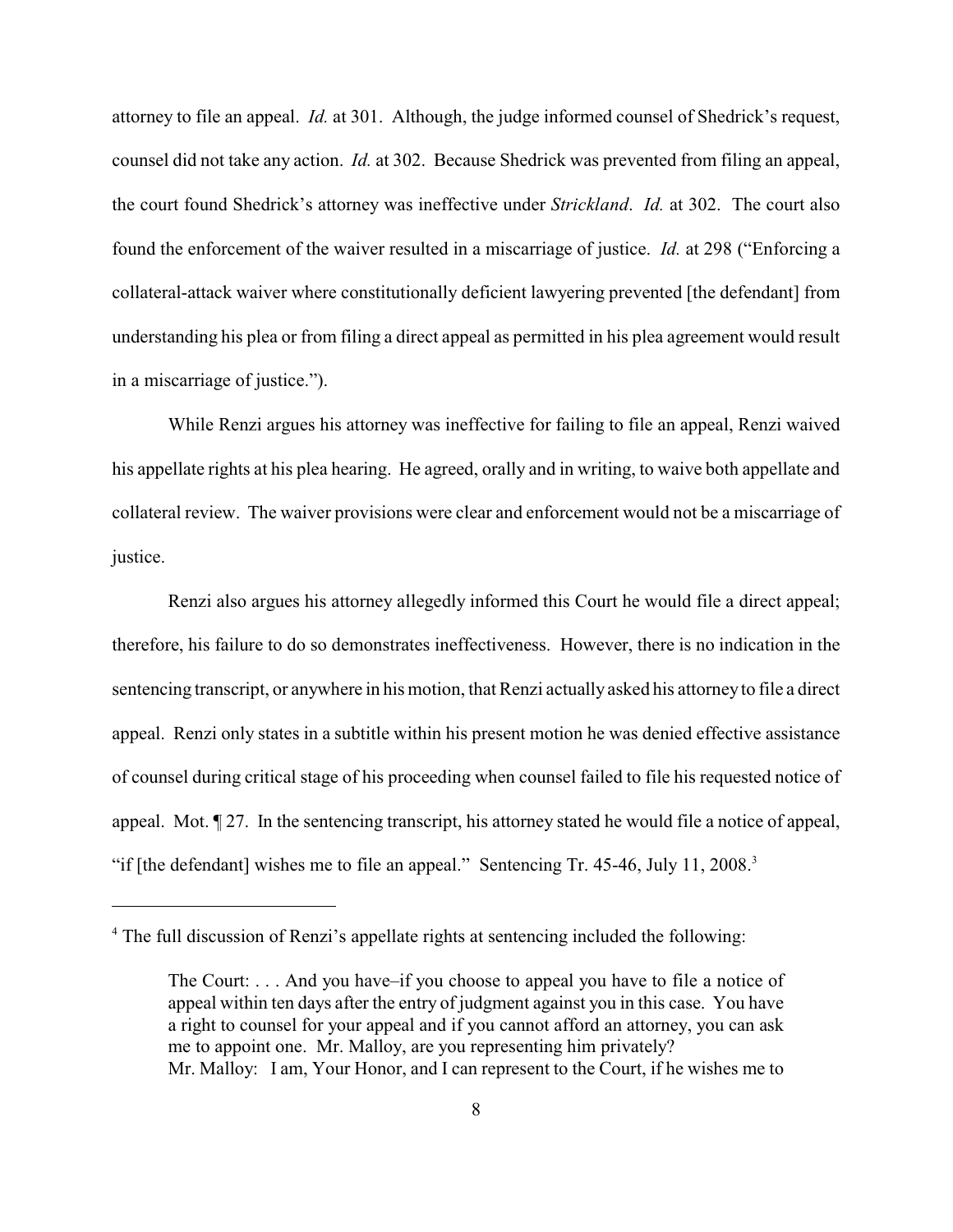Furthermore, because filing a direct appeal violates the plea agreement's terms, Renzi cannot show prejudice under *Strickland*. *See Mabry*, 536 F.3d at 240-41 ("[T]here is no reason to presume prejudice amounting to a miscarriage of justice in such a situation where the attorney's filing an appeal would constitute a violation of the plea agreement . . . ."). Consequently, this Court cannot conclude Renzi's counsel was ineffective for failing to file a direct appeal.

Additionally, Renzi argues his attorney was ineffective in assuring his sentence would only be a "slap on the wrist." The Third Circuit has "long held that an erroneous sentencing prediction by counsel is not ineffective assistance of counsel where . . . an adequate plea hearing was conducted." *Shedrick*, 493 F.3d at 299. This holding applies here. "Any alleged misrepresentations that [defendant's] former counsel may have made regarding sentencing calculations were dispelled when [defendant] was informed in open court that there was no guarantee as to sentence, and that the court could sentence him to the maximum." *Id.* (internal citation and quotation marks omitted) (alterations in original); *see also Masciola v. United States*, 469 F.2d 1057, 1059 (3d Cir. 1972) (finding "[a]n erroneous prediction of a sentence bydefendant's counsel does not render a guilty plea involuntary" when the court conducted a proper colloquy and the defendant was informed of the maximum sentence).

Id. at 45-46.

file an appeal, I will certainly file the appropriate notice, and then if it's needed to get out, then I would–

The Court: Very well–

Mr. Malloy: –notify the Court accordingly.

The Court: If you cannot afford an attorney, again if Mr. Malloy cannot continue with you, I will ask–you can ask and I will appoint you a lawyer. And if you don't have the money to file the cost of an appeal, you could ask me to waive the cost of filing an appeal. Do you understand your appellate rights? The Defendant: Yes, Your Honor.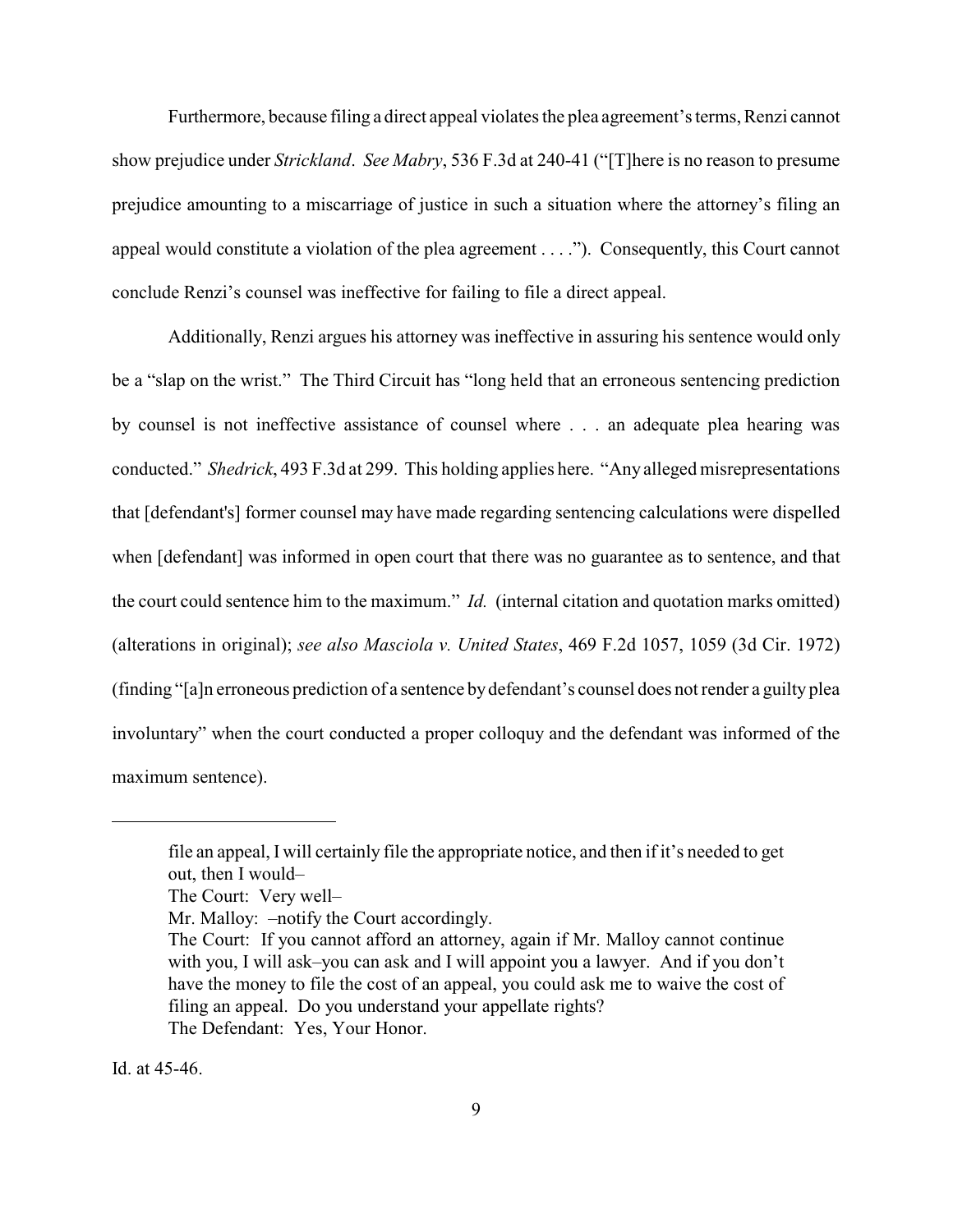This Court also finds the facts concerning Renzi's offense conduct set forth by the Government, to which Renzi agreed orallyand in writing, constituted an objectivelyreasonable basis for Renzi's counsel to advise him to plead guilty. At the plea hearing, the Government detailed the drug conspiracy in which Renzi participated. Guilty Plea Tr. 35-53. The Court asked Renzi if he agreed with all of the facts. He responded affirmatively, and only disputed the supply of a cutting agent. In the plea agreement, Renzi agreed he "participat[ed] in a conspiracy to distribute and possess with intent to distribute more than 10 pounds of methamphetamine in Chester County, Pennsylvania from in or about January 2004 to on or about September 18, 2006." Guilty Plea Agreement ¶ 1. Thus, Renzi cannot meet the "prejudice" prong of the *Strickland* test, as he has not shown there was an unreliable result stemming from his counsel's conduct. Therefore, his ineffectiveness claims fail.

Renzi's two remaining arguments—he was prosecuted without an indictment and was deprived of his speedy trial rights—likewise fail to establish a basis for relief.

Renzi asserts he was not prosecuted by indictment and did not waive such prosecution. The record suggests otherwise. On April 11, 2008, Renzi signed an indictment waiver, consenting to be prosecuted by information instead of indictment. Renzi's attorney also signed the waiver, which indicated:

> JOHN RENZI, the above named defendant, who is accused of 21 U.S.C. § 846, conspiracy to distribute 500 grams or more of methamphetamine, being advised of the nature of the charge and his rights, hereby waives in open court prosecution by indictment and consents that the proceeding may be by information instead of indictment.

Waiver of Indictment, April 11, 2008.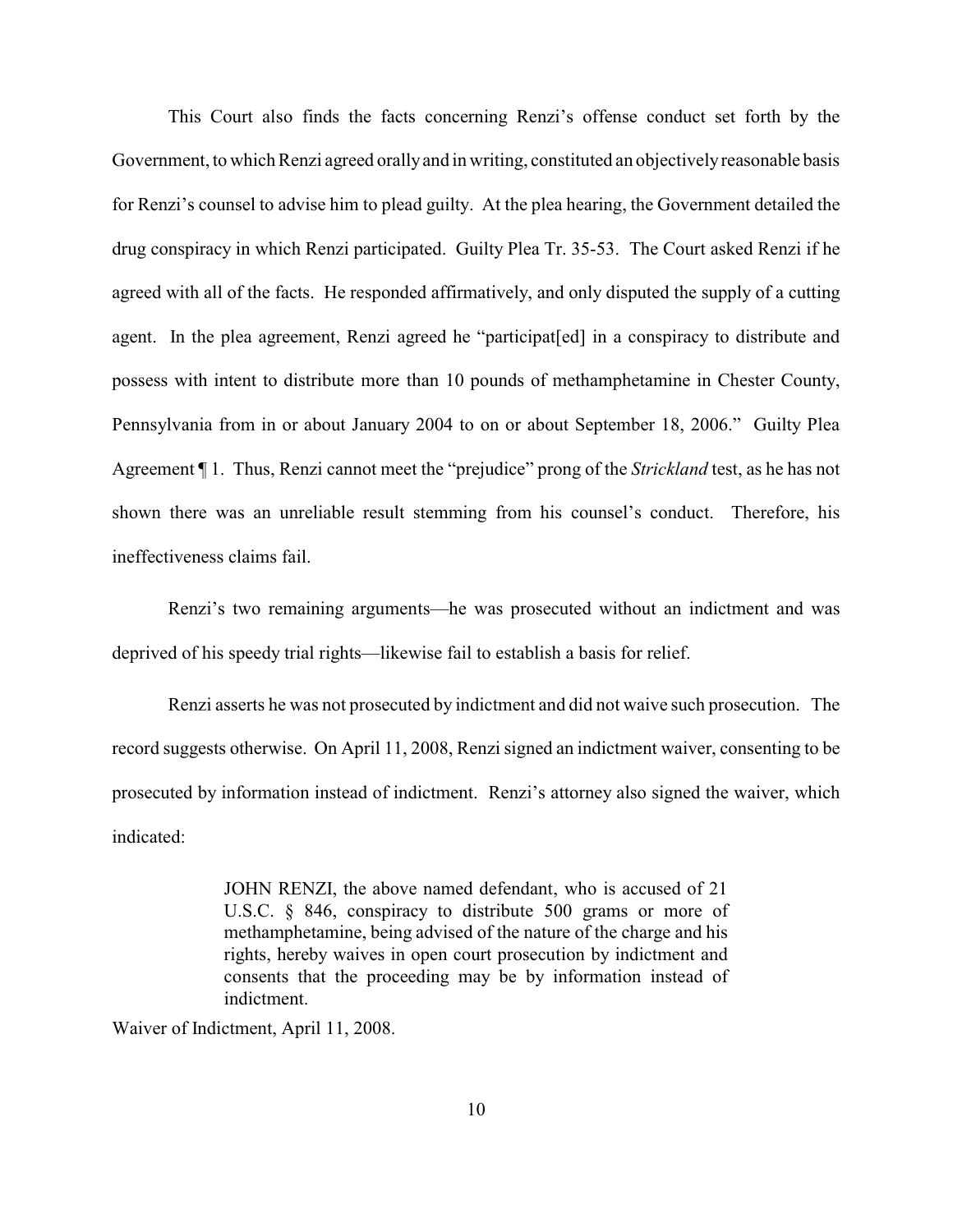Under Federal Rule of Criminal Procedure 7(b), "[a]n offense punishable by imprisonment for more than one year may be prosecuted by information if the defendant—in open court and after being advised of the nature of the charge and of the defendant's rights—waives prosecution by indictment." Fed. R. Crim. P. 7(b). Therefore, Renzi's argument is meritless due to his waiver.

Renzi also raises a speedy trial challenge. Renzi contends his attorney sought and received a 60-day extension to file an information from April 26, 2007, until June 27, 2007, without Renzi's consent. Speedy trial rights, however, are waived by a voluntary guilty plea. *United States v. Isaacs*, 301 F. App'x 183, 186-87 (3d Cir. 2008) (quoting *Washington v. Sobina*, 475 F. 3d 162, 166 (3d Cir. 2007)). Accordingly, we find Renzi's speedy trial argument fails.

Having reviewed and considered each of Renzi's challenges, and determined each of those challenges lack merit, this Court will grant the Government's motion to dismiss Renzi's § 2255 motion.

An appropriate Order follows.

BY THE COURT:

 /s/ Juan R. Sánchez Juan R. Sánchez, J.